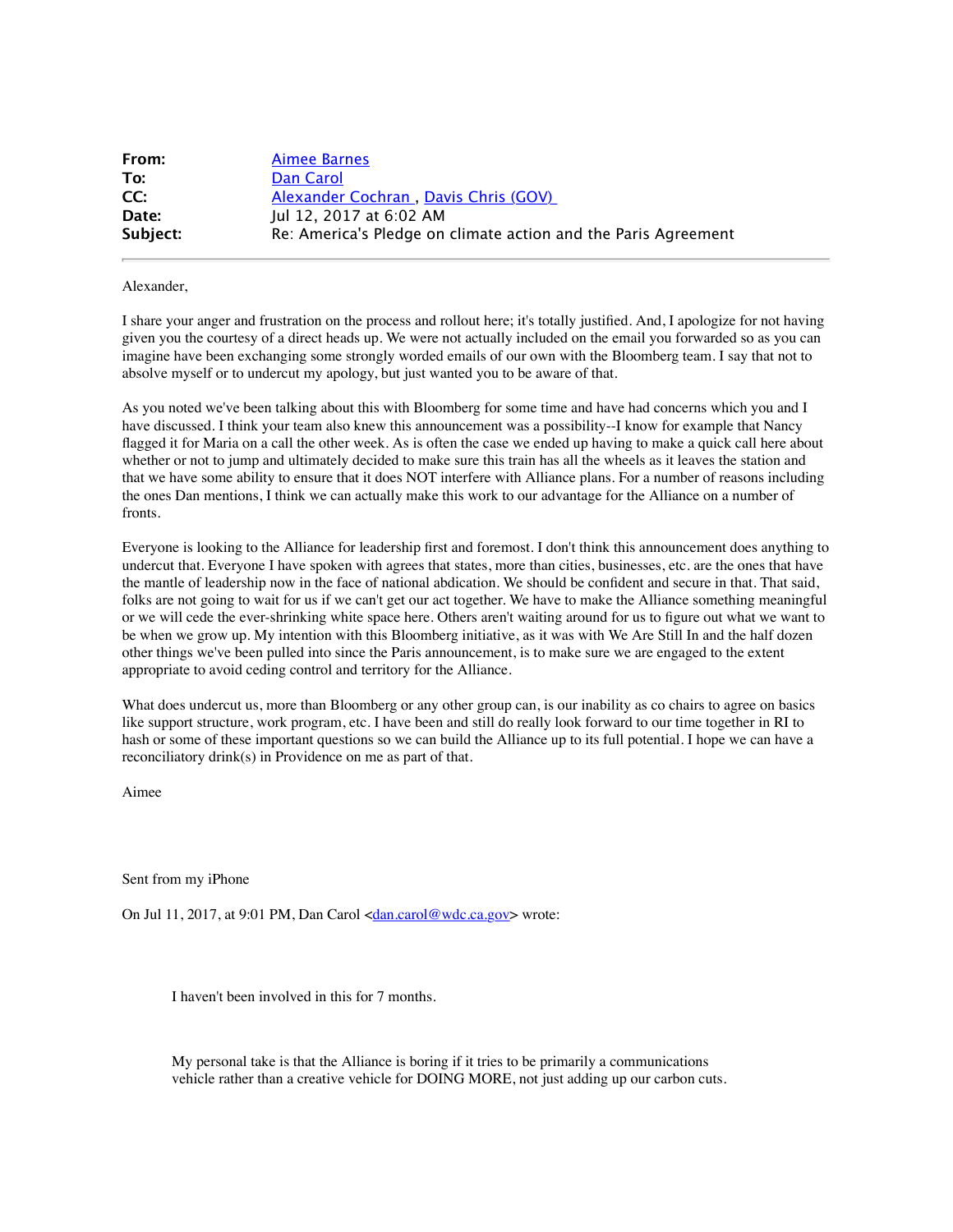I say this not to dissuade you from being justifiably irritated by this roll out. I come from a yelling family so appreciate you are pissed.

You don't want to hear tonite that we actually just split the Bloomberg brand in two and took a small step towards ending the last two decades of environmental NGO and funder ego shit that too often has gotten in the way of results.

But I want to hear lots more about the intergovernment Garcetti green bank come Friday. That sounds cool.

Nite brother.

Dan Carol Senior Advisor on Infrastructure and Energy Office of Governor Edmund G. Brown, Jr. 444 North Capitol Street NW Hall of the States, Suite 134 Washington, DC 20001 (202) 624-5273 Email: [dan.carol@wdc.ca.gov](mailto:dan.carol@wdc.ca.gov)

From: Alexander Cochran [<Alexander.Cochran@exec.ny.gov>](mailto:Alexander.Cochran@exec.ny.gov) **Sent:** Tuesday, July 11, 2017 11:31 PM **To:** Dan Carol; Aimee Barnes; Jamie Callahan **Cc:** 'Davis, Chris (GOV)'; Sam Ricketts; Kate Dineen; James Allen **Subject:** Re: America's Pledge on climate action and the Paris Agreement

This is not good. It's confusing. The hitting of targets and adding the numbers up between the 14 states is a key piece or comms strategy. I've been saying that for months. So I disagree with what you say. this is bad for two issues:

1) core issue is why do we have an Alliance with Brown going and getting married to Bloomberg with the pledge etc.

2) I do agree the process was totally screwed here.

We are super irritated. In addition, this is bad for our working relationship because everyone on this email has to go to battle with our own internal teams. When my folks, not on this email chain read this, it's going to read like: Cochran, kate, James and team aren't you talking with California daily? How did you not know? Why did u get us into a partnership with them when they are partnering with the former mayor of nyc on the same issue that we are working with them on?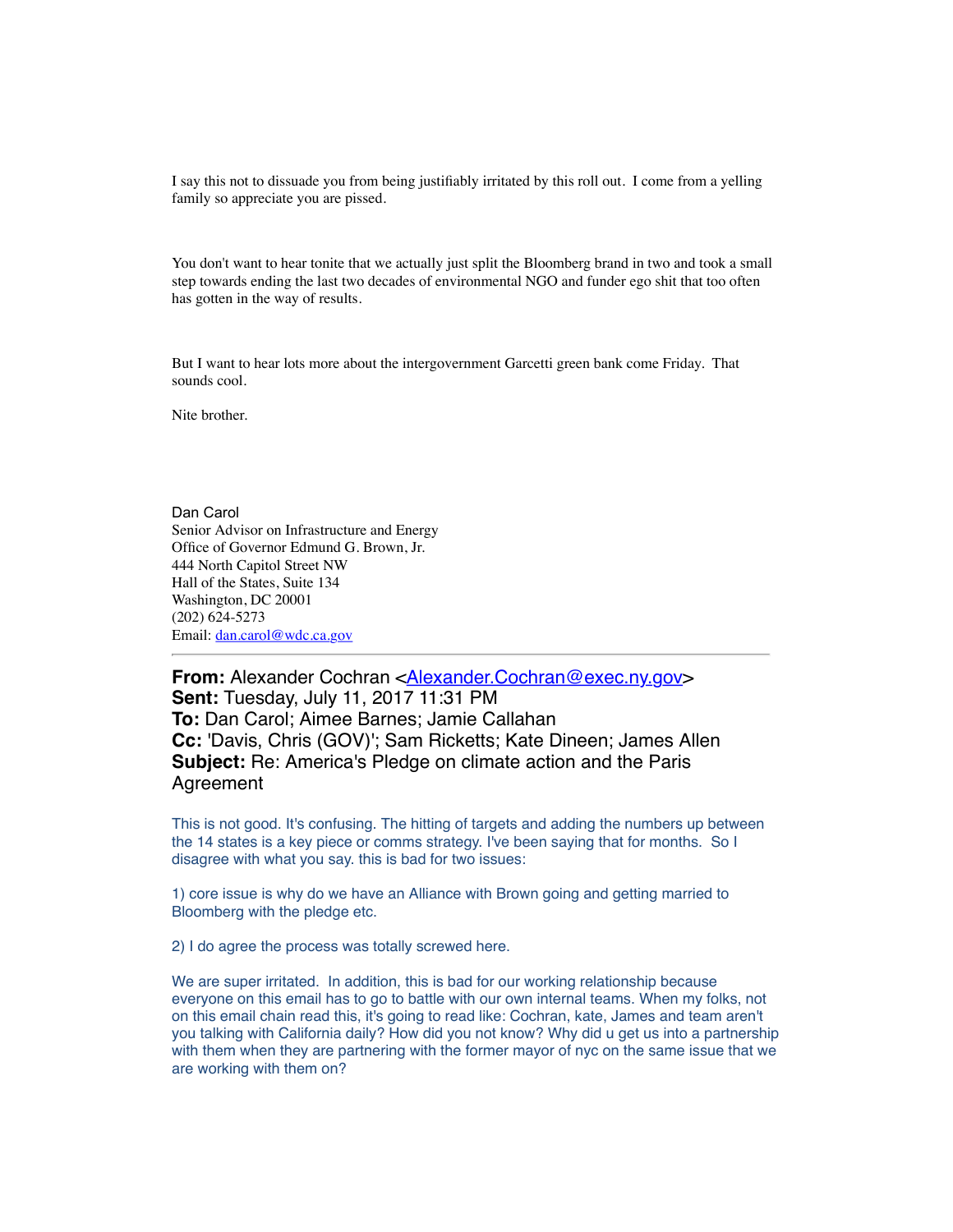We aren't fine. I'm used to getting totally fucked by schumer, but not by a govs office I've been working with for 7 months on an issue and two days before we going into our "planning meeting".

Maybe nys should announce with quebec that we will be asking usa and Canada companies to cut their emissions, the Phil schlero idea I discussed with him yesterday and said, Phil I'll get back to you AFTER our Alliance mtg when we all 3 (plus 10) figure out the direction. Or maybe we should announce a national intergov green bank with mayor garcetti and the us conf of mayors where nys is going to led a mayor/state effort on green infrastructure with the us conf of mayors with garcetti as the mayor my dad put in as chair of the infrastructure task force?

This doesn't make sense and it can't be belittled. Yall basically undercut the Alliance and that can't be sugar coated. Look forward to hearing how great this is tomorrow.

ALEXANDER

Alexander Cochran, Special Counsel to the Governor 202.434.7100

**From:** Dan Carol **Sent:** Tuesday, July 11, 2017 11:01 PM **To:** Alexander Cochran; Aimee Barnes; Jamie Callahan **Cc:** 'Davis, Chris (GOV)'; Sam Ricketts; Kate Dineen; James Allen **Subject:** Re: America's Pledge on climate action and the Paris Agreement

This is good.

Solves the horrible but important calculation problem of how US subnationals and companies and citizens are actually doing.

WRI and others will do the math for us while we can focus on the work.

1-accelerated outcomes

2-real market linkages

3-making sure that leadership states bring along and support other states with emerging leaders, hopefully NC included.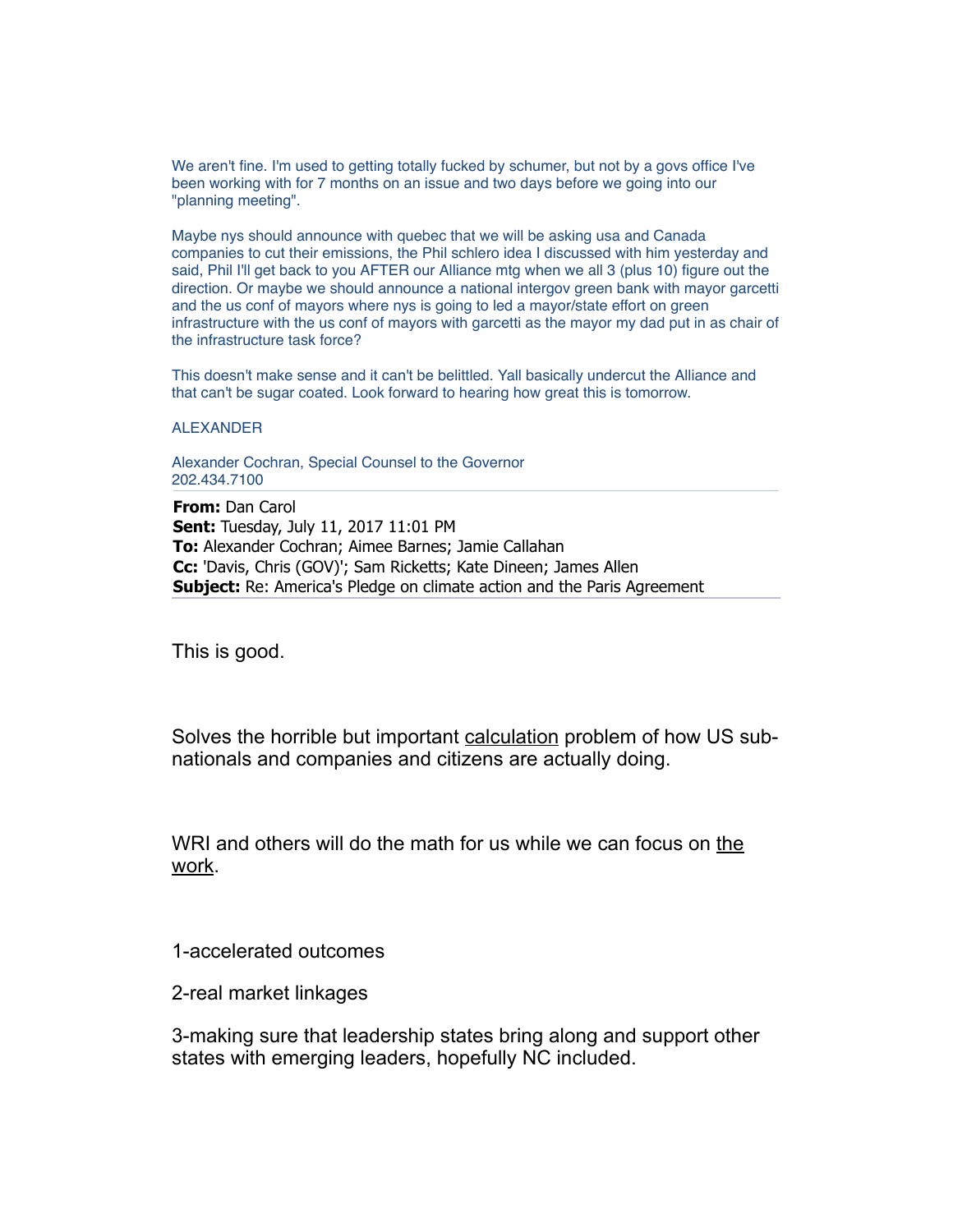Totally fair point on heads up issue -- happy to get chewed out offline.

On Friday, I think we're fine. Bloomberg & Co and the NGO world can explain the difference between this new thing and "we are still in" and the nerds can fight over how we "count" carbon cuts -- while we can focus on delivering on some serious outcomes for NYC Climate Week.

Welcome to multi-state madness my friend!

**From:** Alexander Cochran [<Alexander.Cochran@exec.ny.gov>](mailto:Alexander.Cochran@exec.ny.gov) **Sent:** Tuesday, July 11, 2017 10:44 PM **To:** Dan Carol; Aimee Barnes; Jamie Callahan **Cc:** 'Davis, Chris (GOV)'; Sam Ricketts; Kate Dineen; James Allen **Subject:** Fw: America's Pledge on climate action and the Paris Agreement

What is this? It's doesnt look good. It reads like it undercuts what we are doing and working towards so we did we form the Alliance? We are all trying to work together and to not to get a heads up on this is a problem. Also the timing is bad right before nga? right before our first climate Alliance mtg doesn't send the right message and undercuts the Alliance, unless I am misreading this.

At the same time I am telling NC don't do we are still in event, join the Alliance.

This is the exact reason why we didn't want to go into the we still in group. Aimee u were concerned about the same issues, bloomberg trying being a super intergov spokesperson and losing control of the Climate info. Now if this is right, yall are going to announce something with bloomberg on the exact issues we all raised when we got into the We Still In ? Pls someone explain as our heads are spinning trying to look for a silver lining here and what our message is going to be Friday with this floating out there.

We need to get on the phone tomorrow and get an explanation on what's the deal with this Gov Brown/we still in announcement. And pls next time, pls give us the common courtesy of a heads up as opposed to reading a form email about it.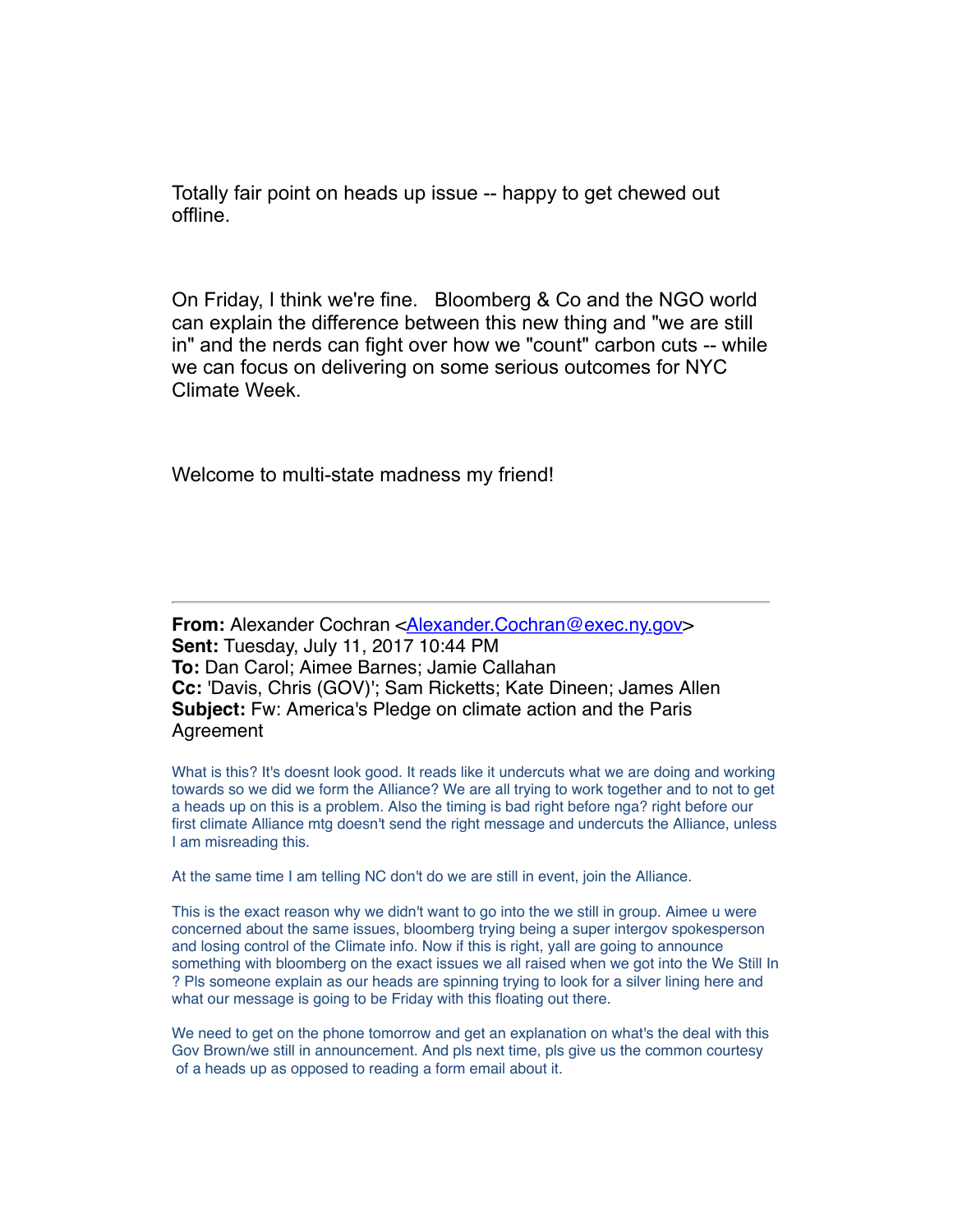I'm good before 4pm.

A

ALEXANDER

Alexander Cochran, Special Counsel to the Governor 202.434.7100

**From:** John O'Leary [<John.O'leary@exec.ny.gov](mailto:John.O)> **Sent:** Tuesday, July 11, 2017 10:21 PM **To:** Alexander Cochran **Cc:** James Allen; Kate Dineen **Subject:** Fw: America's Pledge on climate action and the Paris Agreement

**From:** John O'Leary < John.O'leary@exec.ny.gov> **Sent:** Tuesday, July 11, 2017 10:13 PM **To:** Kate Dineen; James Allen **Subject:** Fw: America's Pledge on climate action and the Paris Agreement

**From:** Firger, Daniel <[daniel@bloomberg.org>](mailto:daniel@bloomberg.org) **Sent:** Tuesday, July 11, 2017 9:40 PM **To:** Firger, Daniel **Subject:** America's Pledge on climate action and the Paris Agreement

Friends,

Tomorrow morning at 9:30AM ET, Mike Bloomberg and California [Governor Jerry Brown will announce a new partnership, "America's](http://www.americaspledgeonclimate.com/) Pledge" on climate action, to respond to the Trump Administration's announced withdrawal from the Paris Agreement.

A new project website will go live tomorrow morning here: [www.americaspledgeonclimate.com.](http://www.americaspledgeonclimate.com/)

Our America's Pledge effort will involve select signatories of the landmark ["We Are Still In](http://www.wearestillin.com/)" declaration published last month in response to the White House's announcement on Paris, and will also include a wide range of leading academic researchers, technical experts, international lawyers, and others to develop and help communicate a new kind of report on U.S. subnational and non-state ("non-Party") climate action, in alignment with and consistent with the goals of the Paris Agreement. The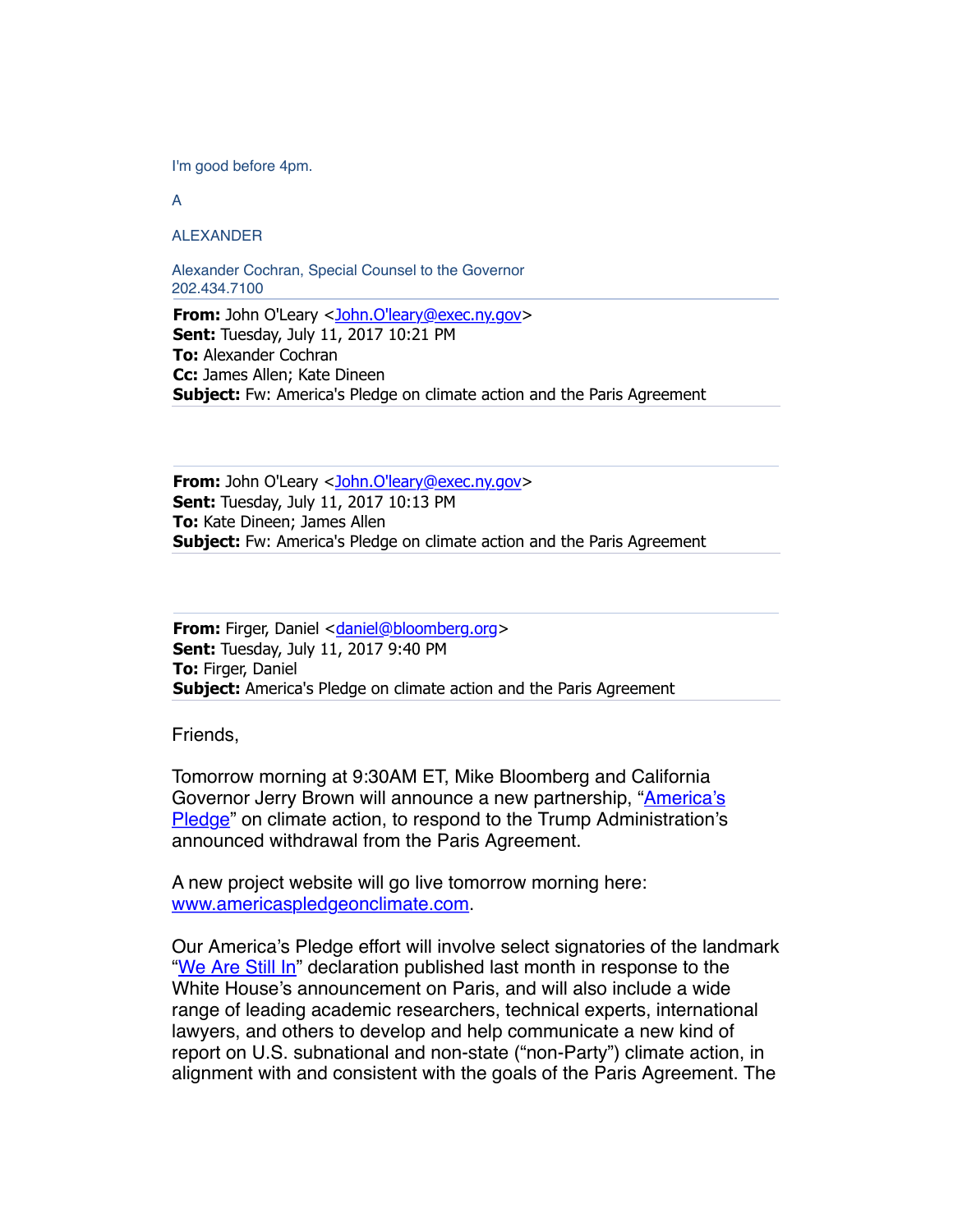Rocky Mountain Institute and the World Resources Institute will jointly lead an inclusive analytical effort supporting America's Pledge, with the involvement of a broader set of stakeholders to be announced in the coming months.

America's Pledge will quantify the aggregate impact of subnational and non-state actor climate and energy commitments on projected future emissions, tracking against both a business-as-usual (BAU) trajectory of projected GHG emissions under likely Trump Administration policies, and the U.S. Nationally Determined Contribution of 26-28% reductions against a 2005 baseline by 2025. Of course, we also hope America's Pledge will help raise the bar for additional city/state/business climate action to drive down U.S. emissions in the coming years. This November at COP23, Bloomberg and Brown, along with other U.S. governors, mayors, and business leaders, will compile and showcase the climate commitments of U.S. subnational and non-state actors, and we'll work on a more detailed report for 2018 as well.

We anticipate collaborating with many of you in this open-source effort in the coming weeks and months, and look forward to discussing next steps as together we help shape what some are calling a new kind of "societally determined contribution" in alignment with the Paris Agreement.

For now, we'd love your help amplifying tomorrow's announcement. As of tomorrow morning at 9:30AM ET, please feel free to blog, tweet, pitch reporters on interesting follow up stories, etc.

In case helpful, I've attached a Q&A document that answers some likely questions about the project. Because we have gotten so many questions over the past month about the "We Are Still In" declaration and its relationship to this aggregation, quantification and communications exercise, we've tried to lay out some clear explanations here.

I've also included a social media toolkit – feel free to use as you see fit, but note that the links in the sample tweets go to [www.americaspledgeonclimate.com,](http://www.americaspledgeonclimate.com/) which won't go live until tomorrow morning.

Let me know if you have any questions.

Thanks, Dan